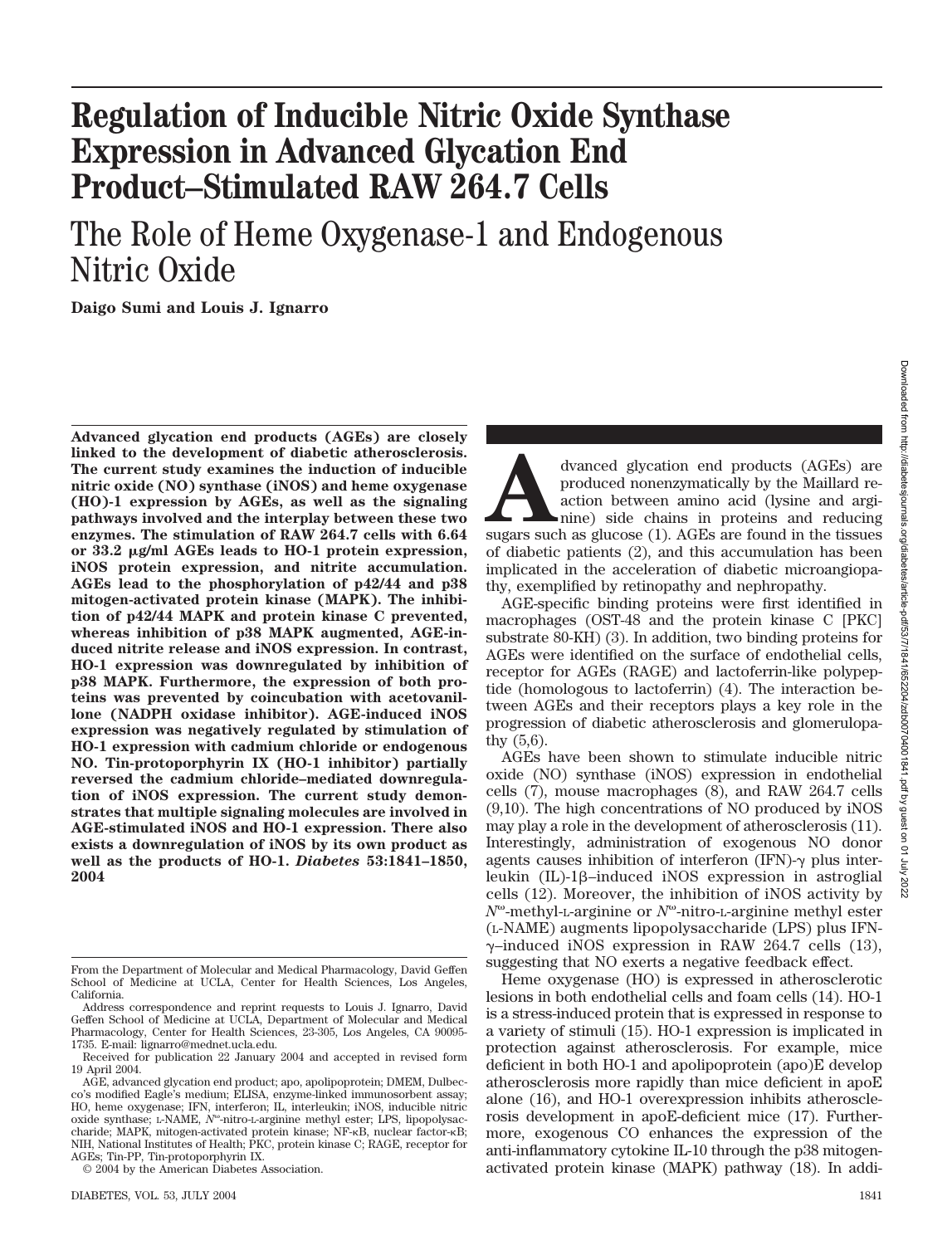tion, a recent study showed that HO-1 expression is upregulated in monocytes prepared from type 2 diabetic patients and is accompanied by the expression of the NADPH oxidase membrane component p22phox (19). Recently, AGEs also have been shown to stimulate HO-1 expression in endothelial cells (20).

HO-1 expression also appears to be involved in the regulation of iNOS expression. For example, HO-1 induction with heme or 15-deoxy- $\Delta^{12,14}$ -prostaglandin J<sub>2</sub> caused inhibition of iNOS expression. These effects are proposed to be mediated by products of HO-1 because iNOS downregulation is diminished in the presence of Tin-protoporphyrin IX (Tin-PP) or zinc-protoporphyrin IX (21,22), both of which are inhibitors of HO-1.

Acetovanillone is a widely used NADPH oxidase inhibitor, which works by prevention of p47phox and p67phox membrane translocation, which is necessary for the activation of NADPH oxidase (23). The membrane translocation of the two components is regulated through the phosphorylation of cytosolic components through the p42/44 and p38 MAPKs and PKC (24–26). NADPH oxidase is activated by incubation with diabetic erythrocytes prepared from type 1 diabetic patients and with  $N^{\epsilon}$ -(carboxymethyl)lysine (27). AGEs activate NADPH oxidase, and this may lead to the production of reactive oxygen species, which can stimulate vascular cell adhesion molecule-1 expression (27) and inflammatory gene expression through nuclear factor- $\kappa$ B (NF- $\kappa$ B) activation (28).

Although it has been reported that AGEs stimulate iNOS expression, the effect of AGEs on HO-1 in macrophages has not been investigated. In addition, the relationship between AGEs, NADPH oxidase, iNOS-derived NO and HO-1 remains to be clarified. In this report, we demonstrate that AGEs stimulate iNOS and HO-1 expression. iNOS expression is stimulated by p42/44 MAPK and PKC, and this expression is modulated by HO-1 through p38 MAPK and by endogenous iNOS-derived NO.

#### **RESEARCH DESIGN AND METHODS**

Acetovanillone, BSA, D-glucose, and cadmium chloride were purchased from Sigma-Aldrich. PD 98059, SB 203580, and Calphostin C were purchased from Calbiochem (La Jolla, CA). Tin-PP was purchased from Alexis (Lausen, Switzerland). Dulbecco's modified Eagle's medium (DMEM) and penicillinstreptomycin were purchased from Invitrogen (Carlsbad, CA). All other chemicals used in this study were purchased from Fisher and were analytical reagent grade.

**Cell culture.** RAW 264.7 cells were obtained from American *Type Culture* Collection (Manassas, VA). Cells were cultured at 37°C in a humidified atmosphere of 5% CO<sub>2</sub> using DMEM containing 10% FCS, penicillin (100) units/ml), and streptomycin (100  $\mu$ g/ml). In measuring nitrite concentrations,  $5 \times 10^5$  RAW 264.7 cells were seeded in 12-well plates. In performing Western blots,  $2 \times 10^6$  RAW 264.7 cells were seeded in 6-well plates.

**Preparation of BSA and AGEs.** AGEs were prepared according to previously described methods (29). Briefly, BSA and AGEs were prepared by incubation of 3.14 mg/ml BSA in the presence or absence of 200 mmol/l D-glucose and 0.5 mmol/l sodium azide in PBS (pH 7.4) at 37°C for 12 weeks with constant agitation. After incubation, BSA and AGEs were dialyzed against 6 l PBS for 24 h to remove unbound sugars, and then these preparations were passed over a polymixin column (Pierce, Rockford, IL) to minimize endotoxin contamination. The protein concentration was measured by *Dc* protein assay (Bio-Rad, Hercules, CA). All glassware was treated with E-TOXA-CLEAN (Sigma, St. Louis, MO) to remove endotoxin. AGE content was estimated by fluorescence intensity (excitation 360 nm, emission 400 nm; excitation 390 nm, emission 460 nm; and excitation 370 nm, emission 440 nm). In addition, AGEs were oxidized by periodate, leading to the production of formaldehyde, which was measured as the fluorescent 3,5-diacetyl-1,4-dihydrolutidine with acetylacetone and ammonium acetate (30). In this study, BSA and AGEs were expressed as protein concentration.

**ELISA procedure.** Noncompetitive and competitive enzyme-linked immunosorbent assay (ELISA) were performed as previously described (31) using the anti-AGE conjugated horseradish peroxidase antibody (Research Diagnostics, Flanders, NJ).

**Nitrite measurement.** Nitrite accumulation was determined by mixing equal volumes of cell culture medium and Griess reagent (1% sulfanilamide, 0.1% naphthylethylenediamine dihydrochloride, and  $2\%$  H<sub>3</sub>PO<sub>4</sub>). Absorbance (A<sub>590</sub>) was measured using a microplate reader; standard curves were constructed with known concentrations of  $\text{NaNO}_2$  (32).

**Western blot analysis.** To determine protein expression,  $20 \mu$ g protein was separated by 7.5 or 10% SDS-polyacrylamide gel electrophoresis. Gels were transferred to a polyvinylidine fluoride membrane (for monoclonal antibody) or a nitrocellulose membrane (for polyclonal antibody) and then placed in blocking solution (Tris-buffered saline [10 mmol/l Tris, pH 8.0, and 150 mmol/l NaCl], 0.05% Tween 20, and 5% nonfat milk) for 1 h. Blots were incubated for 1 h with anti-iNOS monoclonal antibody (BD Transduction Laboratories, Franklin, NJ), anti–HO-1 polyclonal antibody (Stressgen, Canada), anti– phospho-p42/44 MAPK, p42/44 MAPK, phospho-p38 MAPK, p38 MAPK polyclonal antibodies (Cell Signaling Technology, Beverly, MA), and anti-actin monoclonal antibody (Chemicon, Temecula, CA) washed with Tris-buffered saline and 0.05% Tween 20 and incubated with horseradish peroxidase– conjugated adequate secondary antibody. Bound IgG was visualized using an enhanced chemiluminescence detection system (Pierce, IL) according to the manufacturer's protocol. Band intensities were quantified with National Institutes of Health (NIH) Image software.

**iNOS activity.** iNOS activity was measured by monitoring the conversion of [3H]arginine to [3H]citrulline using the NOS Assay Kit (Cayman Chemical, Ann Arbor, MI) according to the manufacturer's protocol.

**RT-PCR.** Total RNA was isolated using TRIzol reagents (Invitrogen). To avoid DNA contamination, 50  $\mu$ g total RNA was treated with deoxyribonuclease I (TaKaRa Bio, Otsu, Japan). One microgram of deoxyribonuclease I–treated total RNA was used for RT-PCR with the One Step RNA PCR kit (TaKaRa Bio). Primers for detection of mouse RAGE mRNA were designed as follows: sense primer 5'-AACATCACAGCCCGGATTGG-3' and anti-sense primer 5'-ACAATT TCTGGCTTCCCAGG-3 . The 304 bp is predicted for amplification of mouse RAGE mRNA. To show the absence of DNA contamination, we examined RT-PCR in the presence or absence of reverse transcriptase. The amplified products were resolved by 1.5% agarose gel electrophoresis.

**Statistical analysis.** Data were obtained from three (Western blots, iNOS activity) or five (nitrite measurements) separate experiments. Each value represents the mean  $\pm$  SE. Statistical significance was assessed by the Student's *t* test, and differences between treatment groups were considered significant at  $P < 0.05$ .

## **RESULTS**

**Estimation of AGE concentration.** To estimate the concentration of AGEs, we measured and compared the fluorescence intensity of our AGE sample to that of untreated BSA. AGEs showed 5.08-fold (excitation 360 nm, emission 400 nm), 3.91-fold (excitation 390 nm, emission 460 nm) and 5.19-fold (excitation 370 nm, emission 440 nm) higher fluorescence intensity compared with BSA. In addition, the production of formaldehyde in the AGE sample in the presence of periodate was 191.85 nmol/mg protein, whereas that in the BSA sample was 6.75 nmol/mg protein. In the absence of periodate, AGEs produced formaldehyde at a concentration of only 6.06 nmol/mg protein, whereas BSA produced 5.98 nmol/mg protein. In the noncompetitive ELISA against anti-AGE antibody, AGE samples showed an increase in absorbance at 450 nm in a concentration-dependent manner, whereas BSA controls did not show an increase. In addition, in the competitive ELISA against commercially available AGEs, addition of commercial AGEs competitively inhibited the reaction between AGE samples and anti-AGE antibody (data not shown).

**AGEs stimulate NO release and iNOS expression in RAW 264.7 cells.** To examine whether AGEs induced NO release in RAW 264.7 cells, we treated cells with 1.33, 6.64, and  $33.2 \mu$ g/ml BSA or AGEs for 36 h and measured nitrite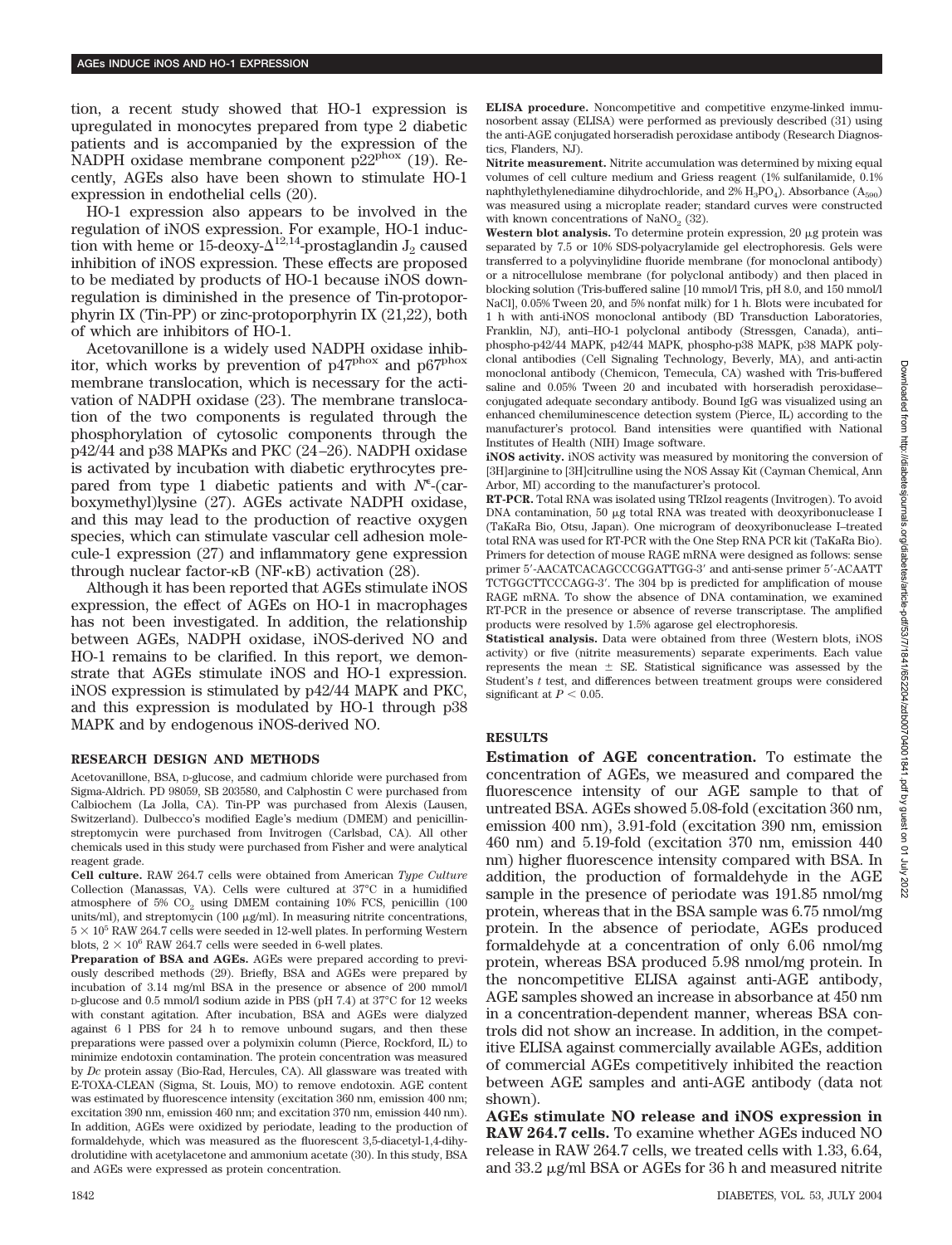

**FIG. 1. Nitrite accumulation and iNOS and HO-1 protein expression in AGEstimulated RAW 264.7 cells. Cells were incubated with BSA or AGEs (1.33–33.2 g/ml) for 36 h (***A***), 12 h (***B***), or 0–48 h**  $(33.2 \mu g/ml; C \text{ and } D)$ . Nitrite accumula**tion was determined by Griess assay (***A* **and** *C***). iNOS and HO-1 protein expression was examined by Western blot (***B* **and** *D***). Ct, control.**

accumulation in the cell culture medium by the Griess assay (Fig. 1A). AGEs at  $6.64$  and  $33.2 \mu$ g/ml led to a significant accumulation of nitrite compared with BSA treatment. Figure 1*B* shows that AGE-induced iNOS protein expression at 12 h in a concentration-dependent manner. The accumulation of nitrite after AGE (33.2 g/ml) treatment increased to a plateau at 36 h (Fig. 1*C*). iNOS protein was transiently induced by AGEs (33.2  $\mu$ g/ml), with the expression peaking at 12 h (Fig. 1D). After 24, 36, and 48 h, iNOS expression declined but was still significantly increased compared with BSA. Thus, AGEs induce iNOS expression and lead to nitrite accumulation in RAW 264.7 cells.

**AGEs stimulate HO-1 expression in RAW 264.7 cells.** We examined the induction of HO-1 protein expression by AGEs. Figure 1*B* shows that 1.33, 6.64, and 33.2  $\mu$ g/ml AGEs induced HO-1 protein expression at 12 h in a concentration-dependent manner, and AGE  $(33.2 \mu g/ml)$ -induced HO-1 expression was highest at 12 h. HO-1 expression remained above baseline up to 48 h after stimulation (Fig. 1*D*). **p42/44, p38, and PKC pathways are involved in AGEinduced nitrite release, iNOS activity, and iNOS and HO-1 expression.** To investigate the signaling mechanism whereby AGEs induce iNOS and HO-1 expression, we examined the activation and phosphorylation of p42/44 and p38 MAPK. p42/44 and p38 MAPK were both phosphorylated in response to AGE (33.2  $\mu$ g/ml) stimulation, with a maximal activation occurring after 30 min (Fig. 2*A* and *B*).

As shown in Fig. 3A, we measured AGE  $(33.2 \text{ µg/ml})$ -



**FIG. 2. Phosphorylation of p42/44 and p38 MAPK in AGE-stimulated RAW 264.7 cells.** *A***: Cells were incubated with AGEs (33.2 g/ml) for the indicated times and Western blots performed for phosphorylated and unphosphorylated p42/ 44 and p38 MAPK.** *B***: Band intensities were quantified using NIH Image software. Phosphorylated band intensities were normalized to unphosphorylated band intensities. Data are presented as percentage of phosphorylation in unstimulated cells.**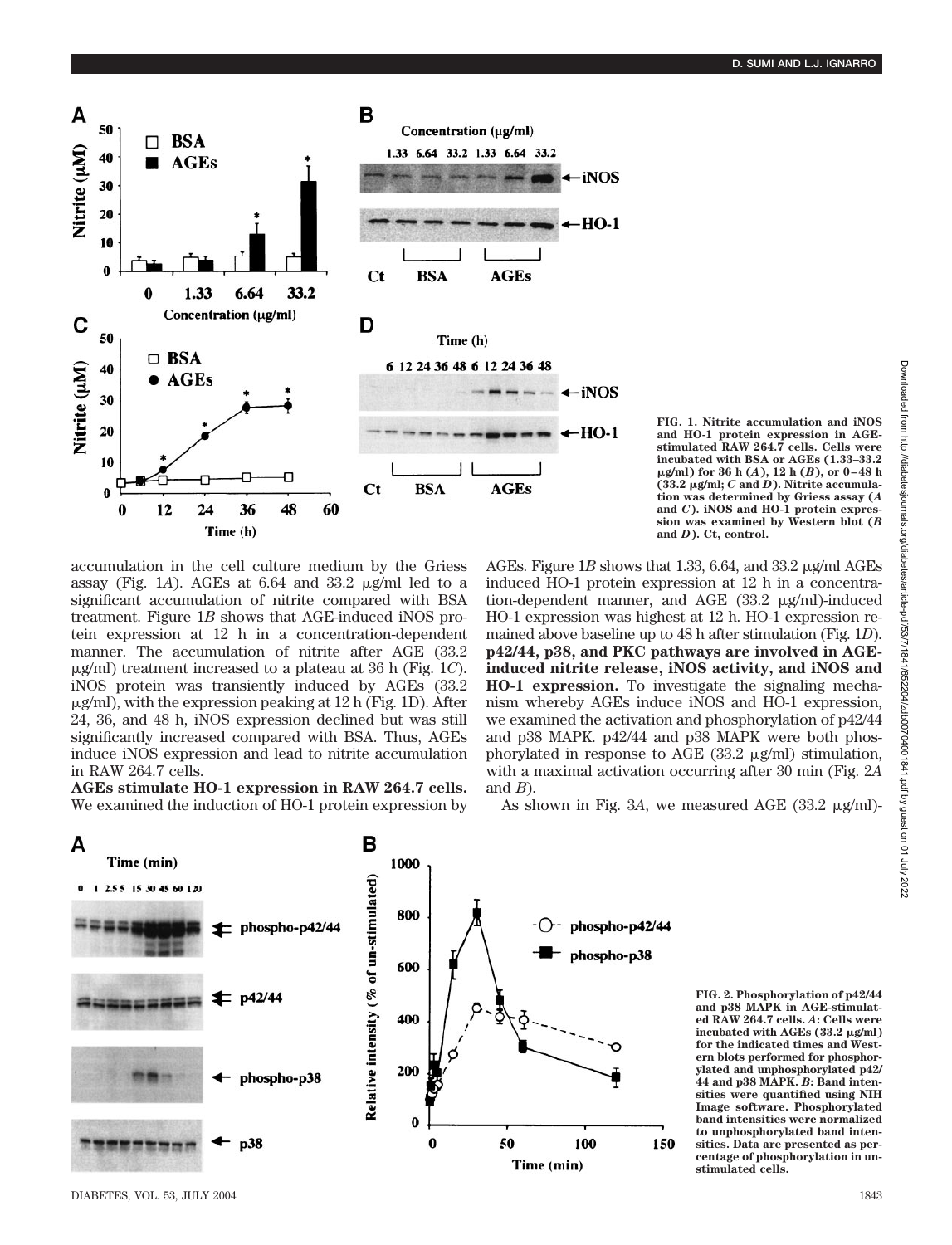## в

Preincubation med med DM PD SB CalC



**FIG. 3. Nitrite accumulation, iNOS activity, and iNOS and HO-1 protein expression in the presence of p42/44, p38 MAPK, and PKC inhibitors. Cells were preincubated for 30 min with PD 98059 (PD; 40 mol/l), SB 203580 (SB; 40 mol/l), calphostin C (CalC; 200 nmol/l), 0.1% DMSO (DM; vehicle), or DMEM. Washed cells were incubated with AGEs (33.2 g/ml) for 36 h (***A***, nitrite), 24 h (***A***, iNOS activity), and 12 h (***B* **and** *C***). Griess reaction, iNOS activity, and Western blots were performed. Band intensities were quantified using NIH Image software. Data are presented as percentage of protein expression with DMSO preincubation (***C***). \****P* **< 0.05 vs. DMSO vehicle.**

induced nitrite release after preincubation with the p42/44 MAPK inhibitor PD 98059 (40  $\mu$ mol/l), the p38 MAPK inhibitor SB 203580 (40  $\mu$ mol/l), or the PKC inhibitor calphostin C (200 nmol/l). AGE-induced nitrite release was significantly inhibited by preincubation with the p42/44 MAPK inhibitor and PKC inhibitor, whereas the p38 MAPK inhibitor augmented nitrite release (Fig. 3*A*). A similar pattern was observed for iNOS activity (Fig. 3*A*) and expression (Fig. 3*B* and *C*). AGE-induced HO-1 expression was not affected by preincubation with the p42/44 MAPK or PKC inhibitor but was downregulated by preincubation with the p38 MAPK inhibitor (Fig. 3*B* and *C*). To address the possibility that DMSO affected AGE-induced nitrite release and iNOS activity and expression, we compared nitrite accumulation and iNOS activity and expression in preincubation with DMSO or DMEM. DMSO had no significant effect on any of these phenomena (Fig. 3*A*, *B*, and *C*). These data show that the induction of iNOS expression, activity, and nitrite release are upregulated by activation of the p42/44 MAPK and PKC pathways, whereas activation of p38 MAPK suppresses AGE-induced iNOS expression and potentiates HO-1 expression.

To investigate the correlation between p42/44 MAPK and PKC during the induction of iNOS expression by AGEs, we examined AGE  $(33.2 \mu g/ml)$ -induced p42/44 phosphorylation in the presence of calphostin C (200 nmol/l). PKC inhibition did not inhibit p42/44 MAPK phosphorylation, suggesting that PKC is not upstream of p42/44 MAPK (data not shown).

**NADPH oxidase is involved in AGE-induced iNOS and HO-1 expression.** To determine whether NADPH oxidase plays a role in AGE-induced iNOS and HO-1 expression, we treated the NADPH oxidase inhibitor acetovanillone  $(0.25, 0.5, 1, \text{ and } 2 \text{ mmol/l})$ . As shown in Fig. 4, both iNOS and HO-1 expression were decreased by coincubation with AGEs (33.2  $\mu$ g/ml) and acetovanillone in a concentrationdependent manner. Nitrite release was also inhibited in the presence of acetovanillone (Fig. 5*A*).

To determine whether acetovanillone leads to the changes iNOS and HO-1 expression by inhibiting the phosphorylation of p42/44 and p38 MAPK, we examined the phosphorylation of p42/44 and p38 MAPK in the presence of 1 mmol/l acetovanillone. As shown in Fig. 5*B* and *C*, acetovanillone did not affect the AGE  $(33.2 \mu g/ml)$ -induced phosphorylation of p42/44 and p38 MAPK, suggesting that NADPH oxidase–mediated effects on iNOS and HO-1 expression are downstream of p42/44 and p38 MAPK phosphorylation.

**RAGE is involved in AGE-induced iNOS and HO-1 expression.** To investigate whether AGE-induced iNOS and HO-1 expression is mediated by RAGE, we first confirmed the expression of RAGE mRNA in RAW 264.7 cells (Fig. 6*A*). Preincubation with anti-RAGE antibody (100  $\mu$ g/ml) showed a downregulation of AGE (33.2  $\mu$ g/ ml)-induced iNOS expression and a slight downregulation of HO-1 expression compared with normal IgG preincubation (Fig. 6*B*).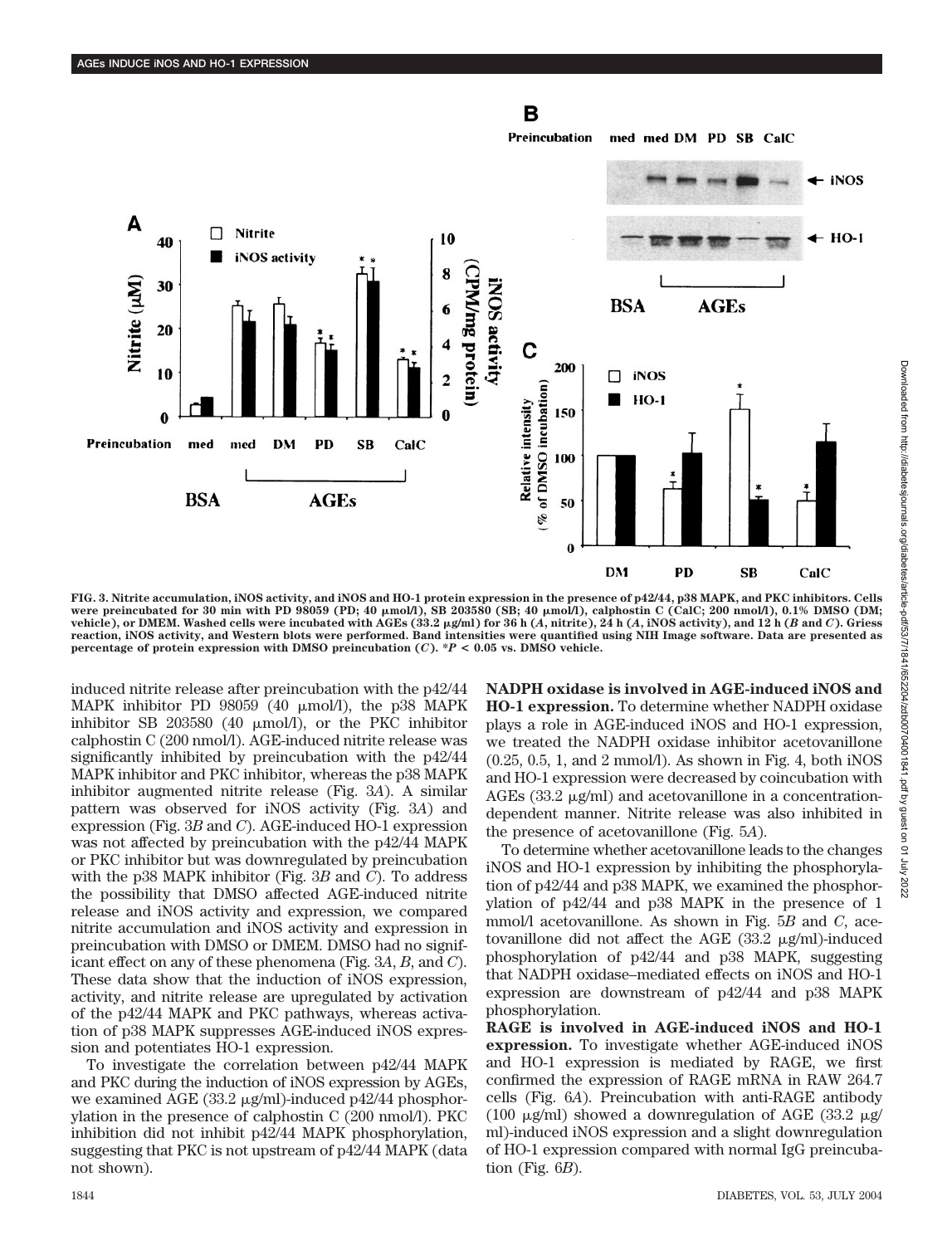

**FIG. 4. AGE-induced iNOS and HO-1 protein expression in the presence of the NADPH oxidase inhibitor acetovanillone. Cells were incubated with BSA, AGEs (33.2 g/ml), or AGEs (33.2 g/ml) plus acetovanillone (0.25–2.0 mmol/l) for 12 h. BSA and AGEs alone were incubated in the presence of 0.1% ethanol (vehicle). Western blots were performed (***A* **and** *C***) and band intensities were quantified using NIH Image software. Data are presented as percentage of protein expression with BSA (***B* **and** *D***). \****P* **< 0.05 vs AGEs alone.**

**Endogenous iNOS-derived NO inhibits AGE-induced iNOS expression.** To examine whether endogenous NO regulates AGE-induced iNOS expression, we coincubated AGEs  $(33.2 \mu g/ml)$  and the NO synthase inhibitor L-NAME (1 mmol/l). L-NAME coincubation inhibited AGE-induced nitrite release but enhanced AGE-induced iNOS expression (Fig. 7). This enhancement of iNOS expression was apparent at 24 and 36 h poststimulation (Fig. 7*B*). A similar experiment was performed to determine the effect of endogenous NO on HO-1 expression. L-NAME did not affect AGE-stimulated HO-1 expression over 36 h. Therefore, after AGE activation, NO may feed back to downregulate iNOS and reduce NO production, without affecting HO-1 expression.

**HO-1 downregulates AGE-induced iNOS expression.** NO appears to regulate iNOS expression. The effects of the products of HO-1 on iNOS expression and activity were also investigated. We preincubated RAW 264.7 cells for 3 h with cadmium chloride  $(25 \mu \text{mol/l})$ , leading to the induction of HO-1 expression, and after further treatment with AGEs  $(33.2 \mu g/ml)$ , examined NO production and iNOS expression. HO-1 expression was increased by cadmium chloride preincubation. Cadmium chloride preincubation led to an inhibition of AGE-induced nitrite release (Fig. 8*A*) and iNOS expression (Fig. 8*B*). Cadmium chloride alone did not induce iNOS expression (Fig. 8*B*). To examine whether iNOS downregulation in the presence of cadmium chloride is mediated by HO-1 induction, we used Tin-PP to inhibit HO-1 activity. As shown in Fig. 8*C* and *D*, Tin-PP (50  $\mu$ mol/l) partially reversed cadmium chloride– induced iNOS downregulation.

## **DISCUSSION**

AGEs are formed from the reaction between proteins and glucose. This reaction, termed the Maillard reaction, leads to formation of products that are brown colored and fluorescent (1). Among the many reported AGEs,  $HbA_{1c}$ (produced from the reaction of Hb  $\beta$ -chain and glucose) is used as a marker for diabetes (33). Accumulation of AGEs is observed in diabetic patients (2) and is known as an important factor in the development of diabetic atherosclerosis, nephropathy, and glomerulopathy. In studies using apoE-deficient mice injected with streptozotocin, accelerated diabetic atherosclerosis is suppressed by RAGE administration to inhibit the interaction between AGEs and endogenous RAGE (5). Diabetic nephropathy is developed in RAGE-overexpressed mice (34). Also, it has been reported that diabetic glomerulopathy is accelerated in gelactin-3–deficient mice, suggesting that the interaction between AGEs and gelactin-3 blocks the negative effects of AGEs (6). In vitro studies suggest that AGEs activate signaling pathways similar to those induced by inflammatory cytokines. For example, AGEs stimulate NADPH oxidase activity, leading to the induction of vascular adhesion molecule-1 expression and generation of tissue factor in endothelial cells (27). This vascular adhesion molecule-1 induction is mediated by  $NF-\kappa B$ . Indeed, NF-<sub>K</sub>B activation is observed with  $N^{\epsilon}$ -(carboxymethyl)lysine (35) and glyceraldehyde- and glycoaldehyde-derived AGEs (36) in endothelial cells.

iNOS expression is upregulated by stimulation with LPS, IFN- $\gamma$ , tumor necrosis factor- $\alpha$ , IL-1 $\beta$ , as well as AGEs in endothelial cells (7) and mouse macrophages (8). Re-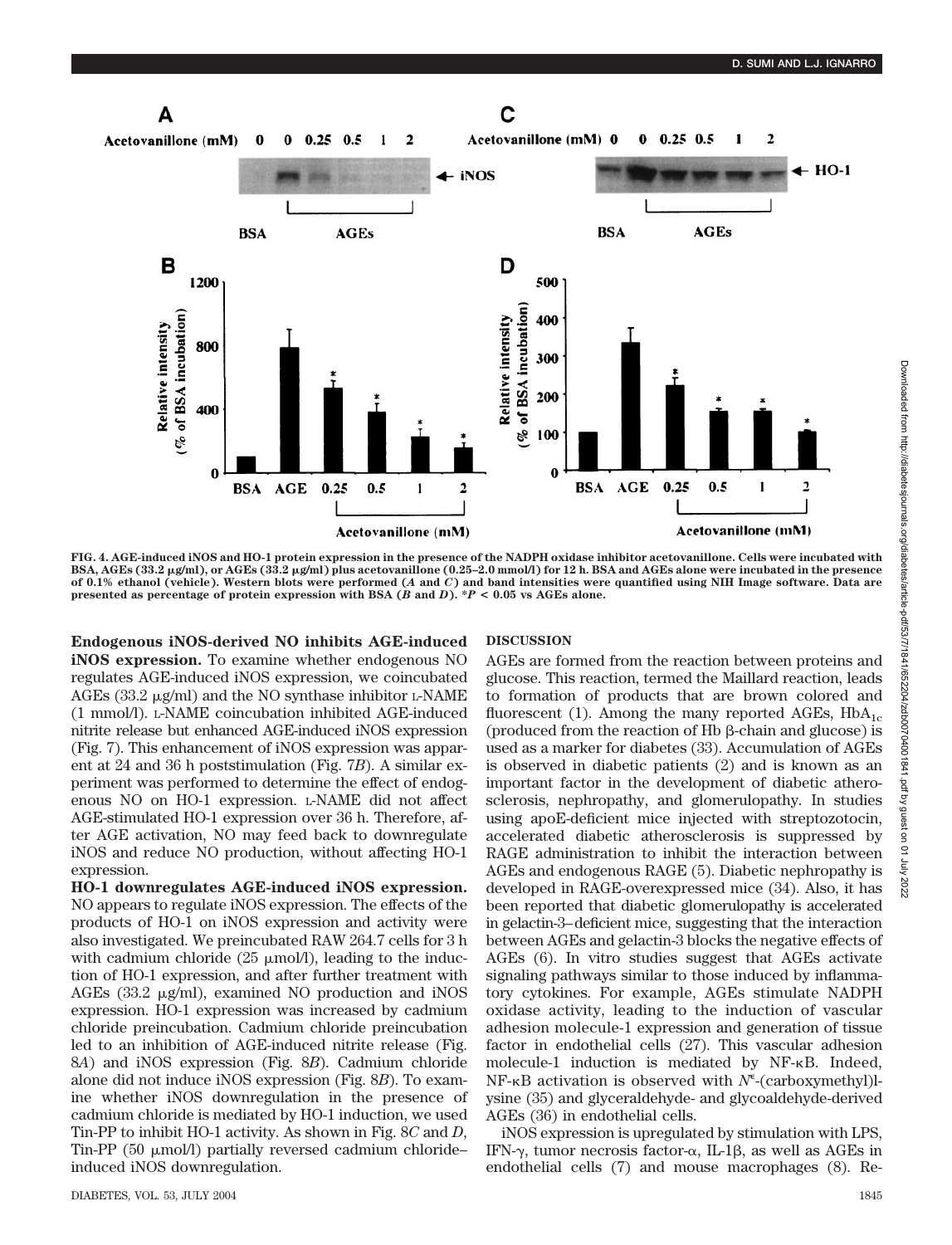

FIG. 5. AGE-stimulated nitrite release and phosphorylation of p42/44 and p38 MAPK in the presence of the NADPH oxidase inhibitor<br>acetovanillone (AV). A: Cells were incubated with BSA, AGEs (33.2 µg/ml), or AGEs (33.2 µg/ml **and nitrite measurement performed. AGEs were incubated in the presence of 0.1% ethanol (vehicle). Data represent nitrite accumulation as percentage of control. \****P* **< 0.05 vs the absence of acetovanillone.** *B***: Cells were incubated with BSA or AGEs (33.2 g/ml) in the presence or absence of acetovanillone (1 mmol/l) for 30 min, and Western blots were performed.** *C***: Band intensities were quantified using NIH Image software. Phosphorylated band intensities were normalized to unphosphorylated band intensities. Data are presented as percentage of phosphorylation in control cells.**

cently, Wu and colleagues (9,10) showed that AGEs induce iNOS expression in RAW 264.7 cells through tyrosine kinase, phosphatidylinositol 3-kinase, p38MAPK, and PKC.

HO-1 is known as an oxidative-responsive gene and is induced by heme, heavy metals such as cadmium chloride, and depletion of intracellular-reduced glutathione, which generate reactive oxygen species and disturb the redox balance (15). The protective effects of HO-1 have been demonstrated as HO-1–mediated inhibition of atherosclerosis development in LDL receptor–deficient mice (37) and apoE-deficient mice (16,17). However, whether AGEs stimulate HO-1 expression in macrophages was unknown.



**FIG. 6. AGE-induced iNOS and HO-1 protein expression in the presence of the anti-RAGE antibody.** *A***: RT-PCRs were performed as described in RESEARCH DESIGN AND METHODS.** *B***: Cells were preincubated for 1 h with normal** goat IgG or anti-RAGE antibody (10 and 100  $\mu$ g/ml), followed by incubation with BSA or AGEs (33.2  $\mu$ g/ml) **for 12 h. Western blots were performed. MW, DNA size marker.**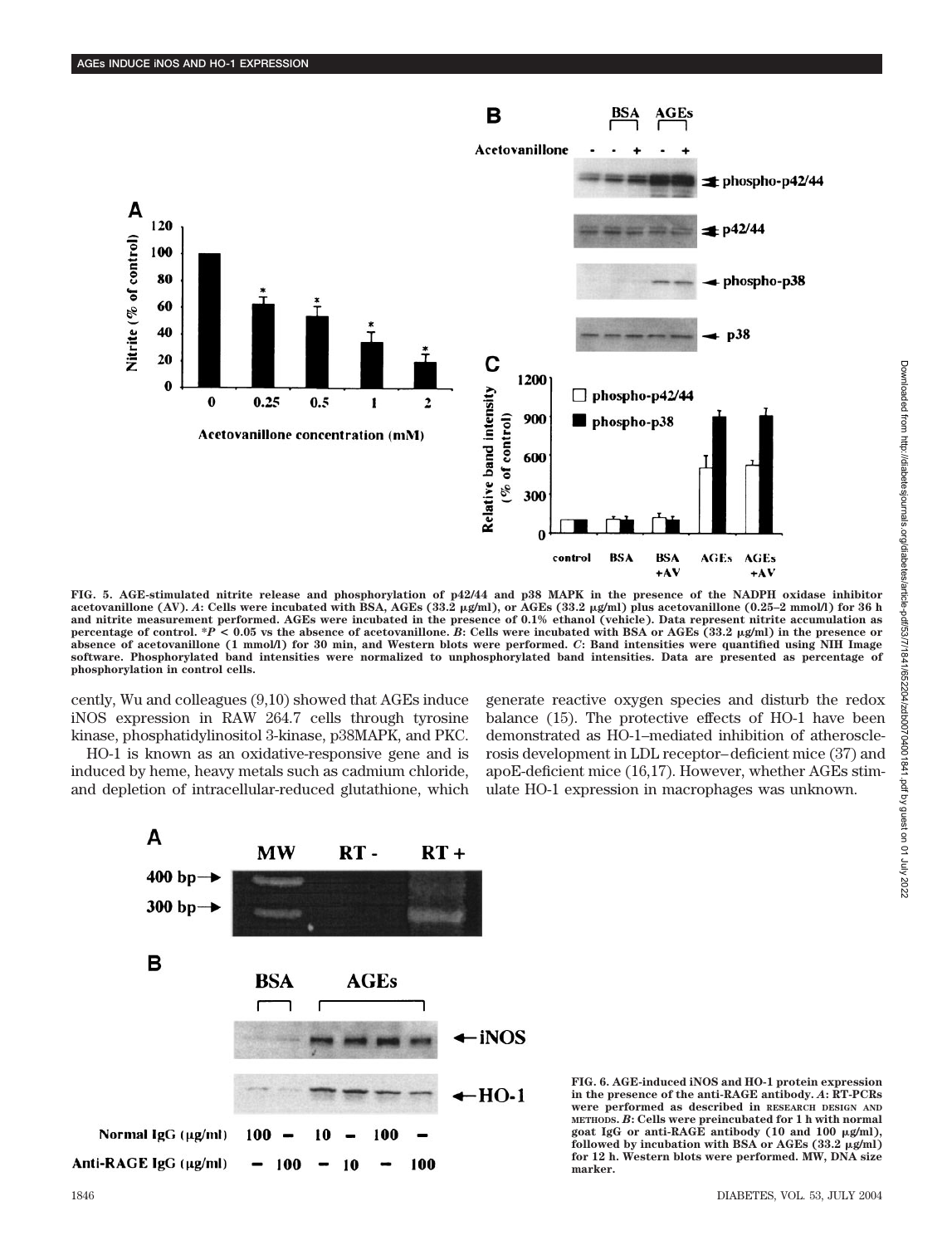

**FIG. 7. AGE-induced iNOS expression in the presence of the NO synthase inhibitor L-NAME. Cells were incubated with BSA, AGEs (33.2 g/ml), or AGEs (33.2 g/ml) plus L-NAME (1 mmol/l) for 0–36 h. Nitrite measurement (***A***) and Western blots (***B***) were performed. \****P* **< 0.05 vs. AGEs.**

In this study, we observed that AGEs induce iNOS and HO-1 expression in RAW 264.7 cells. In studying the mechanism of AGE-mediated iNOS and HO-1 induction, we show the involvement of p42/44 and p38 MAPK phosphorylation. The activation of p42/44 MAPK and PKC led to iNOS expression, activity, and NO production, whereas the activation of p38 MAPK caused induction of HO-1 expression. The expression of both proteins is regulated by NADPH oxidase, as acetovanillone inhibited AGE-induced iNOS and HO-1 expression. AGE-stimulated iNOS



**FIG. 8. AGE-induced iNOS protein expression in the presence of the HO-1 inhibitor Tin-PP. Cells were preincubated for 3 h in the presence or** absence of cadmium chloride (Cd; 25 μmol/l), followed by incubation with BSA or AGEs (33.2 μg/ml) for the indicated times. Nitrite measurement<br>(A) and Western blots (B) were performed. \*P < 0.05 vs. AGEs. C: Cells were pr **20 or 50 mol/l), followed by incubation with cadmium chloride (Cd; 25 mol/l) for 3 h. Washed cells were incubated with BSA or AGEs (33.2 g/ml) for 12 h. Western blots were performed.** *D***: iNOS band intensities were quantified using NIH Image software. Data are presented as percentage of protein expression in the absence of Tin-PP. \****P* **< 0.05 vs. without Tin-PP.**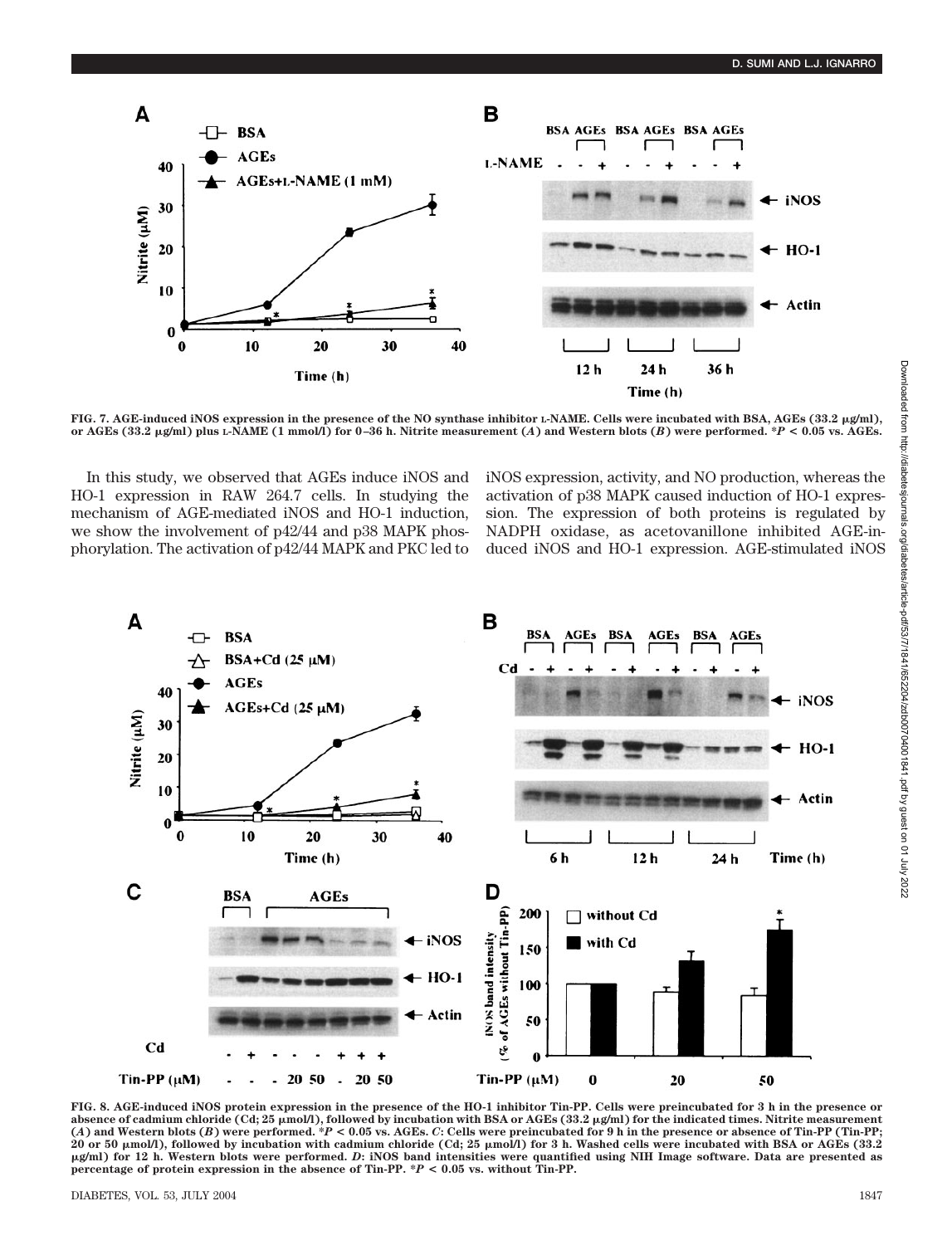expression was downregulated by endogenous NO and HO-1 activity.

In the present study, we demonstrate that AGEs induce the phosphorylation of p42/44 and p38 MAPK. Our data are consistent with previous reports that AGEs phosphorylate p42/44 and p38 MAPK (38). Preincubation with inhibitors of p42/44, p38 MAPK, and PKC modulated AGE-stimulated nitrite accumulation, iNOS activity, and iNOS and HO-1 expression. p42/44 MAPK and PKC upregulated, while p38 MAPK downregulated, iNOS expression. In agreement with our findings, p38 MAPK was reported to downregulate iNOS expression in LPS plus IFN- $\gamma$ -stimulated RAW  $264.7\gamma \rm NO(-)$  cells (39) and IL-1β–induced mesangial cells (40). [RAW 264.7 $\gamma NO(-)$  cells are a subclone of RAW 264.7 cells that do not express iNOS in response to IFN- $\gamma$ alone.] However, other studies showed a stimulatory effect (41,42). Ajizian et al. (41) showed that p42/44 MAPK upregulates iNOS expression in LPS plus  $IFN-\gamma$ -stimulated mouse macrophages, and Bhat et al. (42) showed the same effect in LPS-induced glial cells. In addition, iNOS expression was upregulated by p38 MAPK independent of p42/44 MAPK in LPS-induced RAW 264.7 cells (32) and AGEinduced RAW 264.7 cells (9). As an explanation for these conflicting reports, we propose that differences in cell type, density, activator, or cell culture conditions may affect experimental results.

Recently, p38 MAPK activation has been associated with HO-1 expression. Ning et al. (43) showed that p38 MAPK is involved in the induction of HO-1 expression after transforming growth factor- $\beta$ 1 stimulation, and Buckley et al. (44) showed a role for p38 MAPK in HO-1 expression after exogenous NO addition. We also observed that AGEs induce HO-1 expression through the p38 MAPK pathway. This induction is further modulated by redox imbalance, since AGEs stimulate NADPH oxidase activity (27), and we show that the NADPH oxidase inhibitor (acetovanillone) inhibited AGE-induced HO-1 expression (Fig. 4). In addition, it has been reported that exogenous and endogenous NO stimulate induction of HO-1 expression in certain cell types (15). In the present study, endogenous NO did not induce HO-1 expression in AGE-stimulated RAW 264.7 cells. This is consistent with findings showing that exogenous NO could induce HO-1 expression but that endogenous NO produced in response to cytokines (IFN and IL-1 $\beta$ ) could not induce HO-1 expression in A172 human glioblastoma cells (45). It is possible that HO-1 induction by endogenous NO may not occur until after 36 h of AGE incubation. Nitrite accumulation was observed to peak after 36 h of AGE incubation. HO-1 expression may be induced through gene transcription and/or mRNA stabilization in response to NO after 36 h of AGE incubation.

It has been previously observed that iNOS-derived NO can downregulate both iNOS expression and activity after incubation by LPS or cytokines (13,46). NO may mediate this by inhibiting  $NF-\kappa B$  through the induction and/or stabilization of  $I \kappa B\alpha$  (46) and/or directly interacting with the heme bound to iNOS (47). AGE-induced iNOS expression was negatively regulated by NO or its metabolites, with the strongest effect observed after 24 and 36 h of stimulation. We believe that after 12 h of AGE stimulation,

NO concentrations are not yet high enough to influence iNOS expression.

We investigated whether HO-1 has a similar suppressive effect on AGE-stimulated iNOS expression. In previous reports, HO-1 expression induced by the incubation of heme (21) and 15-deoxy- $\Delta^{12,14}$ -prostaglandin J<sub>2</sub> (22) inhibits iNOS expression induced with a stimulator such as LPS. We observed a downregulation of AGE-stimulated iNOS expression by preinduction of HO-1 with cadmium chloride, indicating that HO-1 activity is required for downregulation of iNOS because Tin-PP prevented this effect. This observation may also involve other factors such as IL-10, which is regulated by CO (18), and other proteins induced by cadmium chloride.

We have yet to determine the mechanism by which AGEs activate NADPH oxidase but speculate that AGEs stimulate the translocation of the cytosolic components of NADPH oxidase to the plasma membrane, a necessary step in enzyme activation. This translocation requires the phosphorylation of p67phox, p47phox, and/or p40phox. It has been reported that p42/44 (24), p38 MAPK (25), and PKC (26) phosphorylate cytosolic components of NADPH oxidase. In view of our findings that AGEs phosphorylate p42/44 and p38 MAPK and PKC, as part of the induction of iNOS expression, we propose that AGEs stimulate phosphorylation of the cytosolic components of NADPH oxidase through p42/44, p38 MAPK, and/or PKC, leading to enzyme activation. It is possible that NADPH oxidase activation could stimulate iNOS and HO-1 expression through ROS generation and redox imbalance. The inhibition of iNOS and HO-1 protein expression by acetovanillone was observed at relatively high concentrations (250  $\mu$ mol/l to 2 mmol/l). These concentrations are similar to previous studies in which phorbol ester–induced endothelial leukocyte adhesion molecule-1 expression in endothelial cells  $(48)$  and tumor necrosis factor- $\alpha$ -induced monocyte colony-stimulating factor expression in mesangial cells (49) were examined.

We found that AGE-induced iNOS and HO-1 expression were downregulated by preincubation with anti-RAGE antibody. However, in both cases, expression was not completely neutralized with the anti-RAGE antibody. This suggests that there are other receptor pathways in addition to RAGE that are present in AGE-induced iNOS and HO-1 expression or, possibly, that a higher antibody titer is required for complete neutralization of endogenous RAGE.

In this study, AGEs caused the induction of iNOS and HO-1 expression through MAPKs and PKC. In addition, AGE-induced iNOS expression appears to be regulated by HO-1 and endogenous NO. Carbon monoxide and bilirubin derived from HO-1 activity appear to have antiatherosclerotic or anti-inflammatory effects. In our study, HO-1 activity suppressed iNOS expression, leading to a reduction in NO production. These results suggest that HO-1 activity may have a profound effect on the balance of NO and reactive oxygen species. We hypothesize that stimulation of HO-1 expression may represent a new strategy for the treatment of diabetic atherosclerosis. The identification of the mechanisms by which AGEs induce HO-1 and iNOS expression, as well as the interplay between these enzymes and their product, may be of relevance to the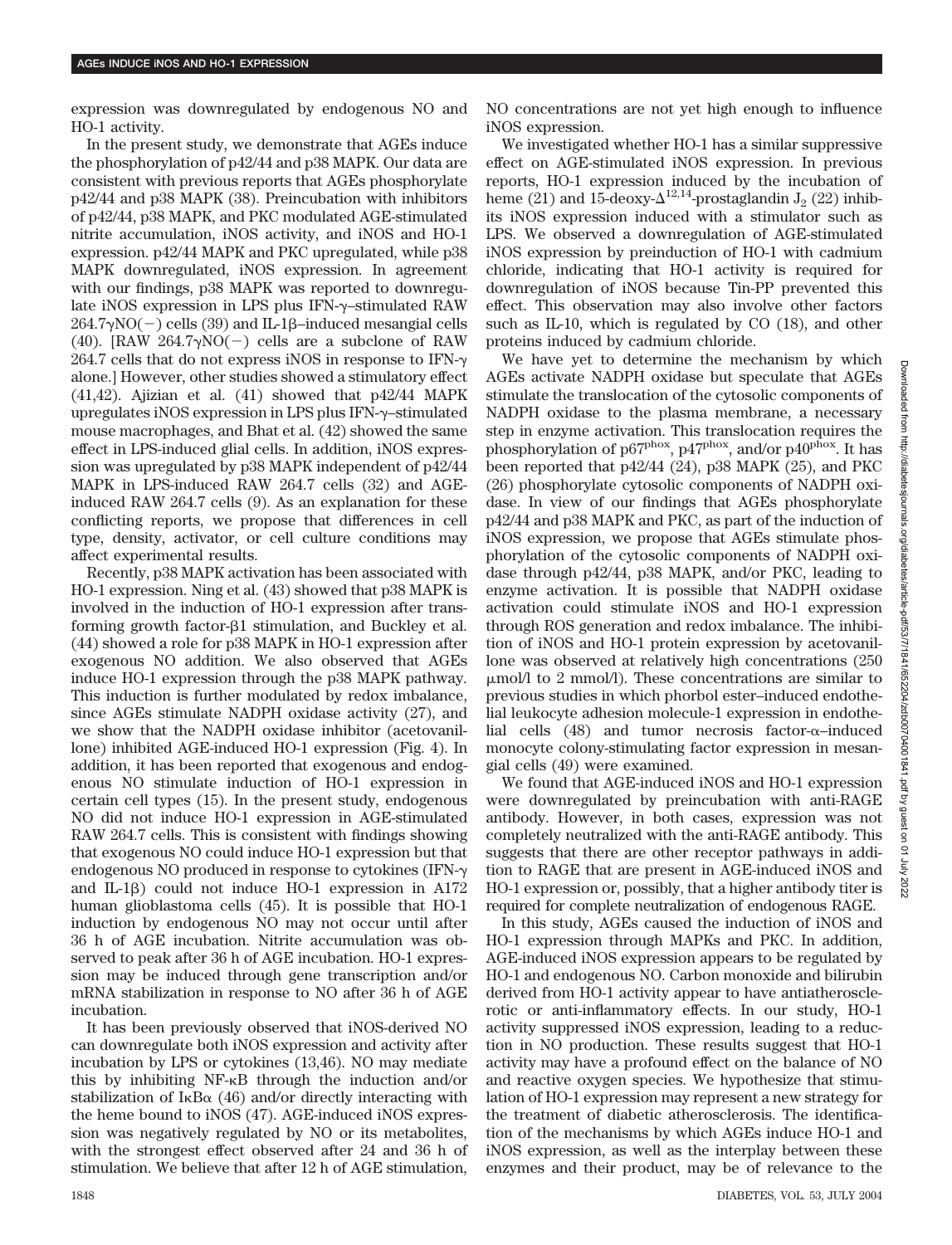development of a better understanding of diabetic atherosclerosis and nephropathy.

## **ACKNOWLEDGMENTS**

This work was supported by the Japan Foundation for Aging and Health and NIH Grants HL 58433 and HL 66999.

We are especially grateful to Drs. Linda Connelly, Aaron Jacobs, Masaru Shinyashiki, and Jon Fukuto for technical assistance and helpful discussion and for comments in the preparation of this manuscript.

#### **REFERENCES**

- 1. Maillard LC: Action des amines sur les sucres: formation des melanoidines par voie methodique. *CR Acad Sci* 154:66–68, 1912
- 2. Schleicher ED, Wagner E, Nerlich AG: Increased accumulation of glycoxidation product N<sup>e</sup>-(carboxymethyl)lysine in human tissues in diabetes and aging. *J Clin Invest* 99:457–468, 1997
- 3. Li YM, Mitsuhashi T, Wojciechowicz D, Shimizu N, Li J, Stitt A, He C, Banerjee D, Vlassara H: Molecular identity and cellular distribution of advanced glycation endproduct receptors: relationship of p60 to OST-48 and p90 to 80K-H membrane proteins. *Proc Natl Acad SciUSA* 93:11047– 11052, 1996
- 4. Schmidt AM, Vianna M, Gerlach M, Brett J, Ryan J, Kao J, Esposito C, Hegarty H, Hurley W, Clauss M, Wang F, Pan YCE, Tsang TC, Stern D: Isolation and characterization of two binding proteins for advanced glycosylation end products from bovine lung which are present on the endothelial cell surface. *J Biol Chem* 267:14987–14997, 1992
- 5. Park L, Raman KG, Lee KJ, Lu Y, Ferran LJ, Chow WS, Stern D, Schmidt AM: Suppression of accelerated diabetic atherosclerosis by the soluble receptor for advanced glycation end products. *Nat Med* 4:1025–1031, 1998
- 6. Pugliese G, Pricci F, Iacobini C, Leto G, Amadio L, Barsotti P, Frigeri L, Hsu DK, Vlassara H, Liu FT, Mario UD: Accelerated diabetic glomerulopathy in gelactin-3/AGE receptor 3 knockout mice. *FASEB J* 15:2471–2479, 2001
- 7. Amore A, Cirina P, Mitola S, Peruzzi L, Gianoglio B, Rabbone I, Sacchetti C, Cerutti F, Grillo C, Coppo R: Nonenzymatically glycated albumin (Amadori adducts) enhances nitric oxide synthase activity and gene expression in endothelial cells. *Kidney Int* 51:27–35, 1997
- 8. Rojas A, Caveda L, Romay C, López E, Valdés S, Padrón J, Glaría L, Martínez O, Delgado R: Effect of advanced glycosylation end products on the induction of nitric oxide synthase in murine macrophages. *Biochem Biophys Res Commun* 225:358–362, 1996
- 9. Wu CH, Huang CM, Lin CH, Ho YS, Chen CM, Lee HM: Advanced glycosylation end products induce NF-B dependent iNOS expression in RAW 264.7 cells. *Mol Cell Endcrinol* 194:9–17, 2002
- 10. Wu CH, Chang CH, Lin HC, Chen CM, Lin CH, Lee HM: Pole of protein kinase C in BSA-AGE-mediated inducible nitric oxide synthase expression in RAW 264.7 macrophages. *Biochem Pharmacol* 66:203–212, 2003
- 11. Esaki T, Hayashi T, Muto E, Yamada K, Kuzuya M, Iguchi A: Expression of inducible nitric oxide synthase in T lymphocytes and macrophages of cholesterol-fed rabbits. *Atherosclerosis* 128:39–46, 1997
- 12. Park SK, Lin HL, Murphy S: Nitric oxide limits transcriptional induction of nitric oxide synthase in CNS glial cells. *Biochem Biophys Res Commun* 201:762–768, 1994
- 13. Weisz A, Cicatiello L, Esumi H: Regulation of the mouse inducible-type nitric oxide synthase gene promoter by interferon- $\gamma$ , bacterial lipopolysaccharide and NG-monomethyl-L-arginine. *Biochem J* 316:209–215, 1996
- 14. Nakayama M, Takahashi K, Komaru T, Fukuchi M, Shioiri H, Sato K, Kitamuro T, Shirato K, Yamaguchi T, Suematsu M, Shibahara S: Increased expression of heme oxygenase-1 and bilirubin accumulation in foam cells of rabbit atherosclerotic lesions. *Arterioscler Thromb Vasc Biol* 21:1373– 1377, 2001
- 15. Ryter SW, Otterbein LE, Morse D, Choi AMK: Heme oxygenase/carbon monoxide signaling pathways: regulation and functional significance. *Mol Cell Biochem* 234–235:249–263, 2002
- 16. Yet SF, Layne MD, Liu X, Chen YH, Ith B, Sibinga NES, Perrella MA: Absence of heme oxygenase-1 exacerbates atherosclerotic lesion formation and vascular remodeling. *FASEB J* 17:1759–1761, 2003
- 17. Juan SH, Lee TS, Tseng KW, Liou JY, Shyue SK, Wu KK, Chau LY: Adenovirus-mediated heme oxygenase-1 gene transfer inhibits the development of atherosclerosis in apolipoprotein E-deficient mice. *Circulation* 104:1519–1525, 2001
- 18. Otterbein LE, Bach FH, Alam J, Soares M, Lu HT, Wysk M, Davis RJ, Flavell

RA, Choi AMK: Carbon monoxide has anti-inflammatory effects involving the mitogen-activated protein kinase pathway. *Nat Med* 6:422–428, 2000

- 19. Avogaro A, Pagnin E, Calo` L: Monocyte NADPH oxidase subunit p22phox and inducible heme oxygenase-1 gene expressions are increased in type II diabetic patients: relationship with oxidative stress. *J Clin Endocrinol Metab* 88:1753–1759, 2003
- 20. Bierhaus A, Schiekofer S, Schwaninger M, Andrassy M, Humpert PM, Chen J, Hong M, Luther T, Henle T, Klöting I, Morcos M, Hofmann M, Tritschler H, Weigle B, Kasper M, Smith M, Perry G, Schmidt AM, Stern DM, Häring HU, Schleicher E, Nawroth PP: Diabetes-associated sustained activation of the transcription factor nuclear factor- $\kappa$ B. *Diabetes* 50:2792–2808, 2001
- 21. Turcanu V, Dhouib M, Poindron P: Nitric oxide synthase inhibition by haem oxygenase decreases macrophage nitric-oxide-dependent cytotoxicity: a negative feedback mechanism for the regulation of nitric oxide production. *Res Immunol* 149:741–744, 1998
- 22. Lee TS, Tsai HL, Chau LY: Induction of heme oxygenase-1 expression in murine macrophage is essential for the anti-inflammatory effect of low dose 15-deoxy-12,14-prostaglandin J2. *J Biol Chem* 278:19325–19330, 2003
- 23. Stolk J, Hiltermann TJN, Dijkman JH, Verhoeven AJ: Characteristics of the inhibition of NADPH oxidase activation in neutrophils by apocynin, a methoxy-substituted catechol. *Am J Respir Cell Mol Biol* 11:95–102, 1994
- 24. Dewas C, Fay M, Gougerot-Pocidalo MA, El-Benna J: The mitogenactivated protein kinase extracellular signal–regulated kinase 1/2 pathway is involved in formyl-methionyl-leucyl-phenylalanine-induced  $p47<sup>phc</sup>$ phosphorylation in human neutrophils. *J Immunol* 165:5238–5244, 2000
- 25. Benna JEl, Han J, Park JW, Schmid E, Ulevitch RJ, Babior BM: Activation of p38 in stimulated human neutrophils: phosphorylation of the oxidase component p47phox by p38 and ERK but not by JNK. *Arch Biochem Biophys* 334:395–400, 1996
- 26. Benna JEl, Dang PMC, Gaudry M, Fay M, Morel F, Hakim J, Gougerot-Pocidalo MA: Phosphorylation of the respiratory burst oxidase subunit p67phox during human neutrophil activation. *J Biol Chem* 272:17204–17208, 1997
- 27. Wautier MP, Chappey O, Corda S, Stern D, Shmidt AM, Wautier JL: Activation of NADPH oxidase by AGE links oxidant stress to altered gene expression via RAGE. *Am J Physiol Endcrinol Metab* 280:E685–E694, 2001
- 28. Yan SD, Schmidt AM, Anderson GM, Zhang J, Brett J, Zou YS, Pinsky D, Stern D: Enhanced cellular oxidant stress by the interaction of advanced glycation end products with their receptors/binding proteins. *J Biol Chem* 269:9889–9897, 1994
- 29. Bierhaus A, Chevion S, Chevion M, Hofmann M, Quehenberger P, Illmer T, Luther T, Berentshtein E, Tritschler H, Müller M, Wahl P, Ziegler R, Nawroth PP: Advanced glycation end product-induced activation of NF-KB is suppressed by  $\alpha$ -lipoic acid in cultured endothelial cells. *Diabetes* 46:1481–1490, 1997
- 30. Gallop PM, Flückiger R, Hanneken A, Mininsohn MM, Gabbay KH: Chemical quantification of hemoglobin glycosylation: fluorometric detection of formaldehyde released upon periodate oxidation of glycoglobin. *Anal Biochem* 117:427–432, 1981
- 31. Horiuchi S, Araki N, Morino Y: Immunochemical approach to characterize advanced glycation endproducts of the maillard reaction. *J Biol Chem* 266: 7329–7332, 1991
- 32. Chen CC, Wang JK: p38 but not p42/44 mitogen-activated protein kinase is required for nitric oxide synthase induction mediated by lipopolysaccharide in RAW 264.7 macrophages. *J Phar Exp Ther* 55:481–488, 1999
- 33. Bookchin RM, Gallop PM: Structure of hemoglobin A1c: nature of the N-terminal beta chain blocking group. *Biochem Biophys Res Commun* 32:86–93, 1968
- 34. Yamamoto Y, Kato I, Doi T, Yonekura H, Ohashi S, Takeuchi M, Watanabe T, Yamagishi S, Sakurai S, Takasawa S, Okamoto H, Yamamoto H: Development and prevention of advanced diabetic nephropathy in RAGEoverexpressing mice. *J Clin Invest* 108:261–268, 2001
- 35. Kislinger T, Fu C, Huber B, Qu W, Taguchi A, Yan SD, Hofmann M, Yan SF, Pischetsrieder M, Stern D, Schmidt AM: N<sup>e</sup>-(carboxymethyl)lysine adducts of proteins are ligands for receptor for advanced glycation end products that activate cell signaling pathways and modulate gene expression. *J Biol Chem* 274:31740–31749, 1999
- 36. Okamoto T, Yamagishi S, Inagaki Y, Amano S, Koga K, Abe R, Takeuchi M, Ohno S, Yoshimura A, Makita Z: Angiogenesis induced by advanced glycation end products and its prevention by cerivastatin. *FASEB J* 16: 1928–1930, 2002
- 37. Ishikawa K, Sugawara D, Wang Xp, Suzuki K, Itabe H, Maruyama Y, Lusis AJ: Heme oxygenase-1 inhibits atherosclerotic lesion formation in LDLreceptor knockout mice. *Circ Res* 88:506–512, 2001
- 38. Li JH, Huang XR, Zhu HJ, Oldfield M, Cooper M, Truong LD, Johnson RJ, Lan HY: Advanced glycation end products activate Smad signaling via